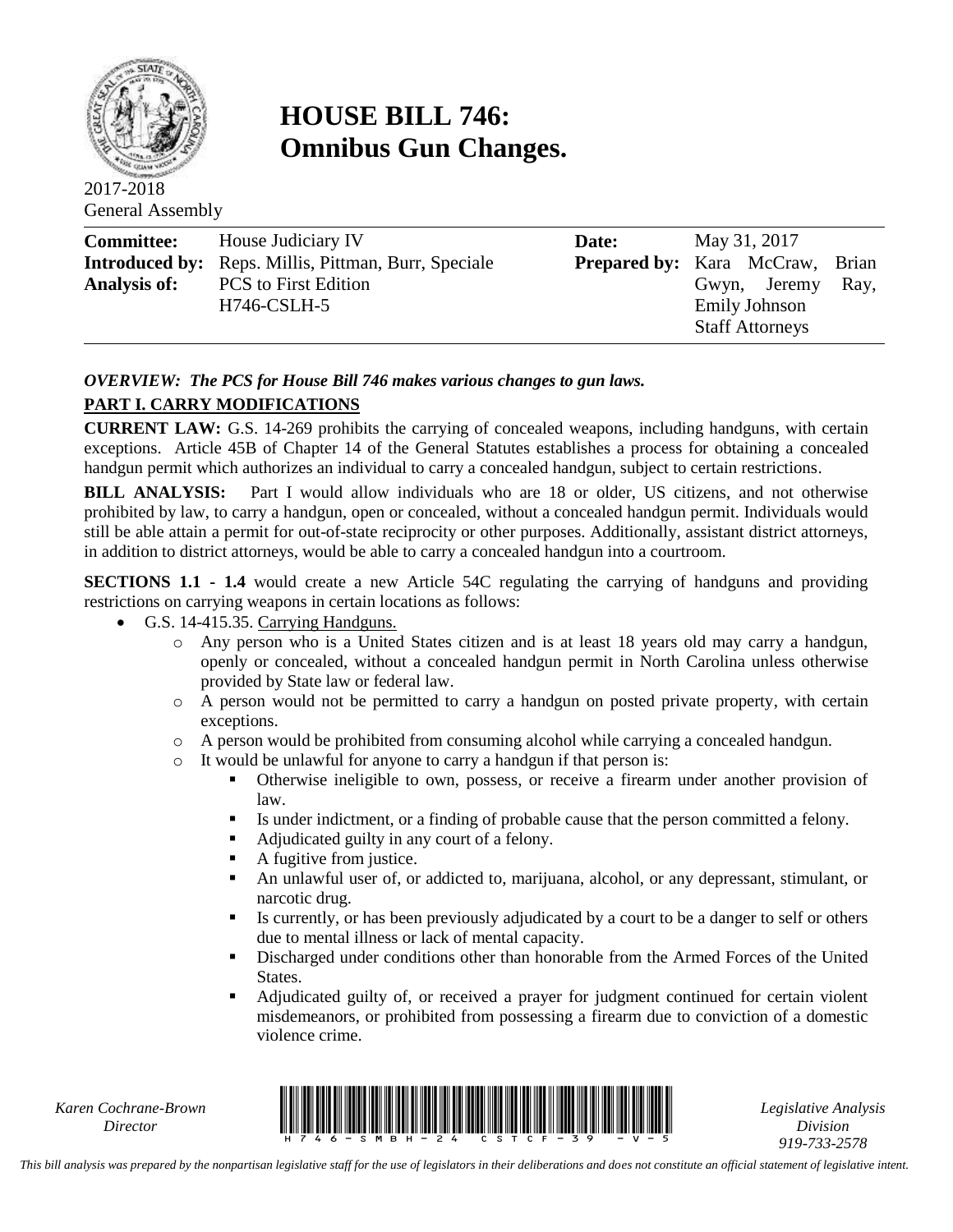*Page 2*

- If Its free on bond or personal recognizance for crimes that would make it unlawful for the person to be carrying a concealed weapon.
- Convicted of an impaired driving offense within three years of the date on which the person is carrying the concealed weapon.
- o A person carrying a concealed handgun must carry valid identification and disclose to any law enforcement officer that the person is carrying a concealed handgun when approached or addressed.
- o Violations of these provisions range from an infraction for minor first offenses to a Class H felony for more serious repeat offenses.
- G.S. 14-415.36. Carrying weapons into assemblies and establishments where alcoholic beverages are sold and consumed.
	- o Subject to certain exceptions, would create a Class 1 misdemeanor offense for persons who carry a firearm into any assembly where a fee for admission is charged, or where alcoholic beverages are sold and consumed.
- G.S. 14-415.37. No firearms or other weapons on the premises of the State Capitol, Executive Mansion, or Western Residence of the Governor.
	- o Subject to certain exceptions, would create an infraction offense for persons who carry a firearm on the premises of the State Capitol, Executive Mansion, or Western Residence of the Governor.
- G.S. 14-415.38. No firearms or other weapons in courthouses or buildings housing any court of the General Court of Justice.
	- o Subject to certain exceptions, would create an infraction offense for persons who carry a firearm in a courthouse or other facilities while being used for court purposes.
- G.S. 14-415.39. Firearms and other weapons prohibited at picket lines and certain demonstrations.
	- o Subject to certain exceptions, would create a Class 1 misdemeanor offense for persons who carry a firearm at a picket line and at certain demonstrations.
- G.S. 14-415.40. Unlawful to carry a handgun into certain areas.
	- o Subject to certain exceptions, would create a catch-all Class 1 misdemeanor offense for persons who carry a firearm in:
		- The General Assembly is prohibited by rule.
		- Areas prohibited by federal law.
		- **Law enforcement or correctional facilities.**
- G.S. 14-415.41. Exceptions to statutes restricting firearms and other weapons.
	- o Would create a list of exceptions to statutes detailed above restricting the carrying of firearms and other weapons. These exceptions were previously exceptions to restrictions to concealed handgun permit holders under G.S. 14-269, with the addition that assistant district attorneys, like district attorneys, may carry a concealed handgun in the courtroom. Other exceptions include, but are not limited to:
		- Law enforcement, Armed Forces of the United States, and National Guard in discharge of their official duties.
		- District attorneys, assistant district attorneys, and their investigators.
		- Superior and district court judges and administrative law judges.
		- **Magistrates.**
		- Registers of Deeds and Clerks of Court.
		- **Correctional officers and probation/parole officers.**
- G.S. 14-415.42. Carrying handgun on premises of State-owned rest areas and within State Parks System.
	- o Would allow anyone who is otherwise lawfully allowed to carry a handgun to carry, openly or concealed, at any:
		- State-owned rest area or rest stop.
		- State-owned hunting and fishing reservation.
		- Grounds or waters within the State Park System.
- $\bullet$  G.S. 14-415.10A Purpose.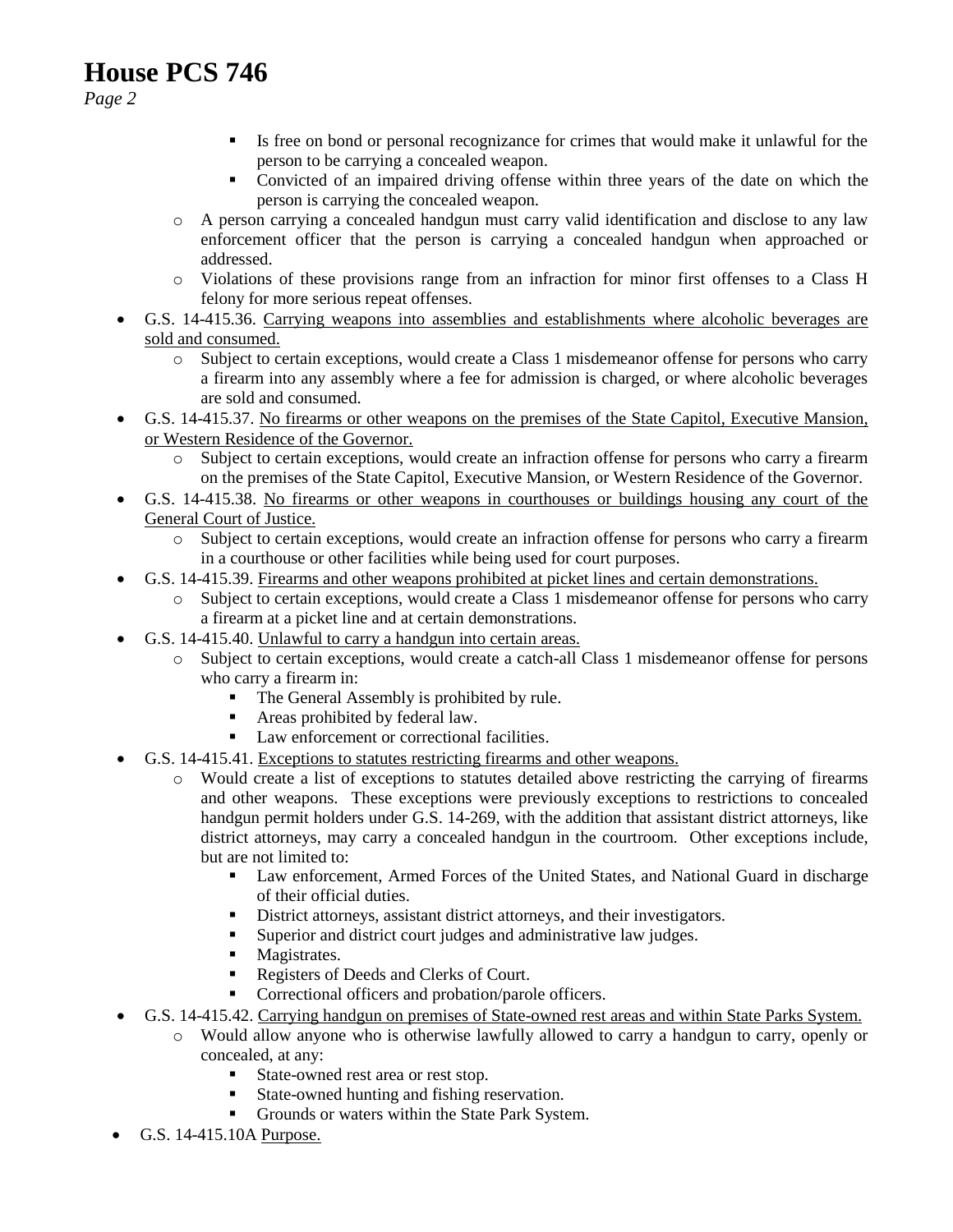*Page 3*

o Would continue to make concealed handgun permits available for those who apply and are otherwise eligible to receive a permit under current law.

#### **SECTIONS 1.5(a), and 1.5(b)**

 Effective July 1, 2017, would require the North Carolina Criminal Justice Education and Training Standards Commission to update their training and education materials related to the possession and carrying of handguns to reflect the changes made under this bill.

**EFFECTIVE DATE:** Except as otherwise provided, this Part would become effective December 1, 2017.

### **PART II. CLARIFYING CHANGES TO CARRY MODIFICATIONS.**

**BILL ANALYSIS:** Part II would make conforming changes based on the carry modifications in Part I.

### **PART III. STANDARDIZE AND ENSURE UNIFORMITY OF CONCEALED HANDGUN PERMIT APPLICATIONS**

### **SECTION 3.1**

**CURRENT LAW**: G.S. 14-415.10 provides a two year exemption from the firearms safety and training course for permits for qualified former sworn law enforcement officers, qualified retired correctional officers, and qualified retired probation or parole certified officers.

**BILL ANALYSIS**: Increases the exemption to five years.

### **SECTION 3.2**

**CURRENT LAW**: Under G.S. 14-415.12(a)(3), one criterion that an applicant for a concealed handgun permit must satisfy is to "not suffer from a physical or mental infirmity that prevents the safe handling of a handgun." G.S. 14-415.12(b)(6) also requires denial of a permit based on adjudication by a court or an administrative determination by a government agency subject to judicial review that the person is lacking mental capacity or mentally ill.

**BILL ANALYSIS**: The PCS would modify the language to require that the applicant not have a currently diagnosed and ongoing mental disorder, as defined by the Diagnostic and Statistical Manual of Mental Disorders, that the sheriff determines would reasonably prevent the safe handling of a handgun.

It would also require denial of a concealed handgun permit to a person if adjudicated by a court to be a danger to self or others due to mental illness or lack of mental capacity. Administrative determinations by government agencies would no longer be considered as grounds for denial of a permit.

#### **SECTION 3.3**

**CURRENT LAW**: G.S. 14-415.13(a)(1) requires applicants for concealed handgun permits to submit an application to the sheriff and to sign a release for records related to mental health. Current law does not provide for scheduling of appointments for concealed handgun permit applications.

**BILL ANALYSIS:** The PCS authorizes a sheriff to schedule appointments for concealed handgun applications as long as the appointment is 15 business days or less from the date the applicant informs the sheriff that the applicant has all the proper information. The PCS also makes conforming changes to the release form requirements to reflect the changes in Section 3.2.

#### **SECTION 3.4**

**CURRENT LAW**: G.S. 14-415.15 requires a sheriff to either issue or deny a concealed handgun permit within 45 days after receipt of the application and receipt of the required records concerning the mental health or capacity of the applicant.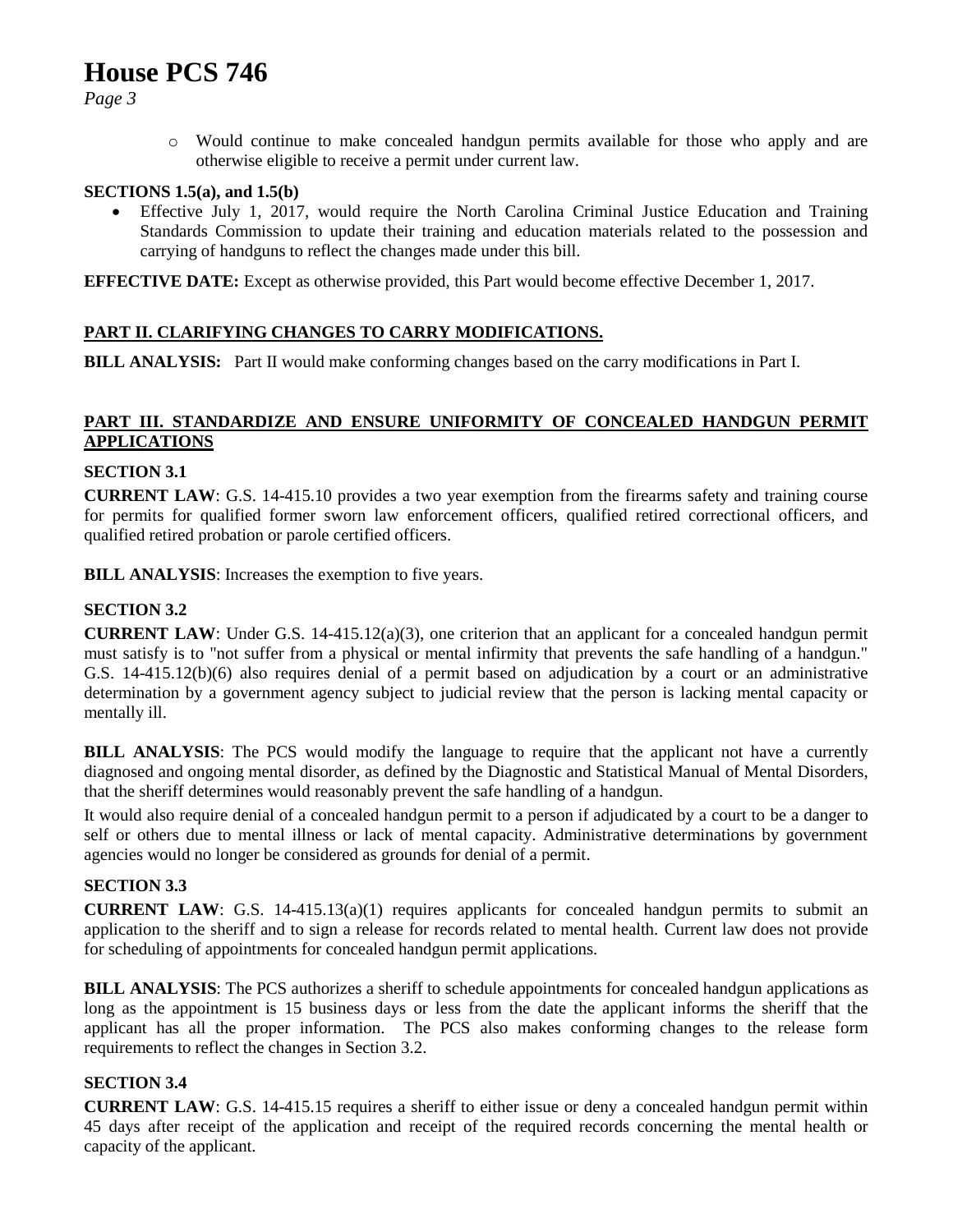*Page 4*

**BILL ANALYSIS**: The PCS would require the permit to be issued or denied within 90 calendar days of the application being submitted. The PCS would also require the sheriff to submit a second request for mental health records if no response to the first request was received within 45 days.

### **SECTION 3.5**

**CURRENT LAW**: G.S. 14-415.19 requires a fee of \$80 for a new application for a concealed handgun permit.

**BILL ANALYSIS:** The PCS would require a fee of \$81 for a new application for a concealed handgun permit.

**EFFECTIVE DATE:** This Part would become effective October 1, 2017, and would apply to permit applications submitted on or after that date.

### **PART IV. CONCEALED CARRY IN STATE LEGISLATIVE BUILDINGS**

**CURRENT LAW:** The Legislative Services Commission (LSC) is authorized to establish policies for the use of the State legislative buildings and grounds. The LSC rules cannot currently prohibit a person from transporting a firearm in a locked vehicle or vehicle compartment.

**BILL ANALYSIS:** Would provide that a legislator, legislative employee, or qualified former sworn law enforcement officer who has a valid concealed handgun permit or current sworn law enforcement officer may carry concealed on the premises of the State Legislative Building and the Legislative Office Building. Legislative Services could require those individuals to give notice to the General Assembly Police when carrying a handgun. The Legislative Services Commission could also adopt a rule that no one may carry a firearm in the Gallery of the State Legislative Building.

### **PART V. CHANGES TO WEAPONS ON EDUCATIONAL PROPERTY**

**CURRENT LAW:** G.S. 14-296.2 restricts weapons on educational property and at extracurricular events. Current law also exempts a number of categories of individuals from the prohibition against carrying concealed weapons, and those same categories are exempted from the restrictions on weapons on educational property.

**BILL ANALYSIS:** Would make the following changes to restriction on education property:

- Clarifies that the prohibition on weapons at an extracurricular activity sponsored by a school does not apply to persons not participating in, chaperoning, or spectating at the extracurricular activity when that extracurricular activity is conducted in a public place, including, but not limited to, a restaurant, public park, or museum.
- Allows an individual to drive in a locked vehicle on a public road across educational property with a weapon if the individual stays in the locked vehicle and only allows others to enter or exit the car.
- Authorizes an individual with a concealed handgun permit to carry a handgun on the premises of the place of religious worship that also serves as a private elementary and secondary school outside the operating hours of the school.

**EFFECTIVE DATE:** This Part would become effective December 1, 2017, and apply to offenses committed on or after that date.

### **PART VI. PISTOL PERMIT/MENTAL HEALTH RECORD TO SHERIFF**

**CURRENT LAW:** Requires a signed release authorizing disclosure to the sheriff of any court orders concerning the mental health or capacity of the applicant when applying for a pistol permit.

**BILL ANALYSIS:** Removes the authorization for a signed release related to mental health in the application, and prohibition on requiring additional documents or evidence from an applicant. The bill would instead grant the sheriff discretion to request disclosure of court orders concerning the mental health or mental capacity of the applicant, and require holders of those orders to release them, upon request, to the sheriff of the county. It would